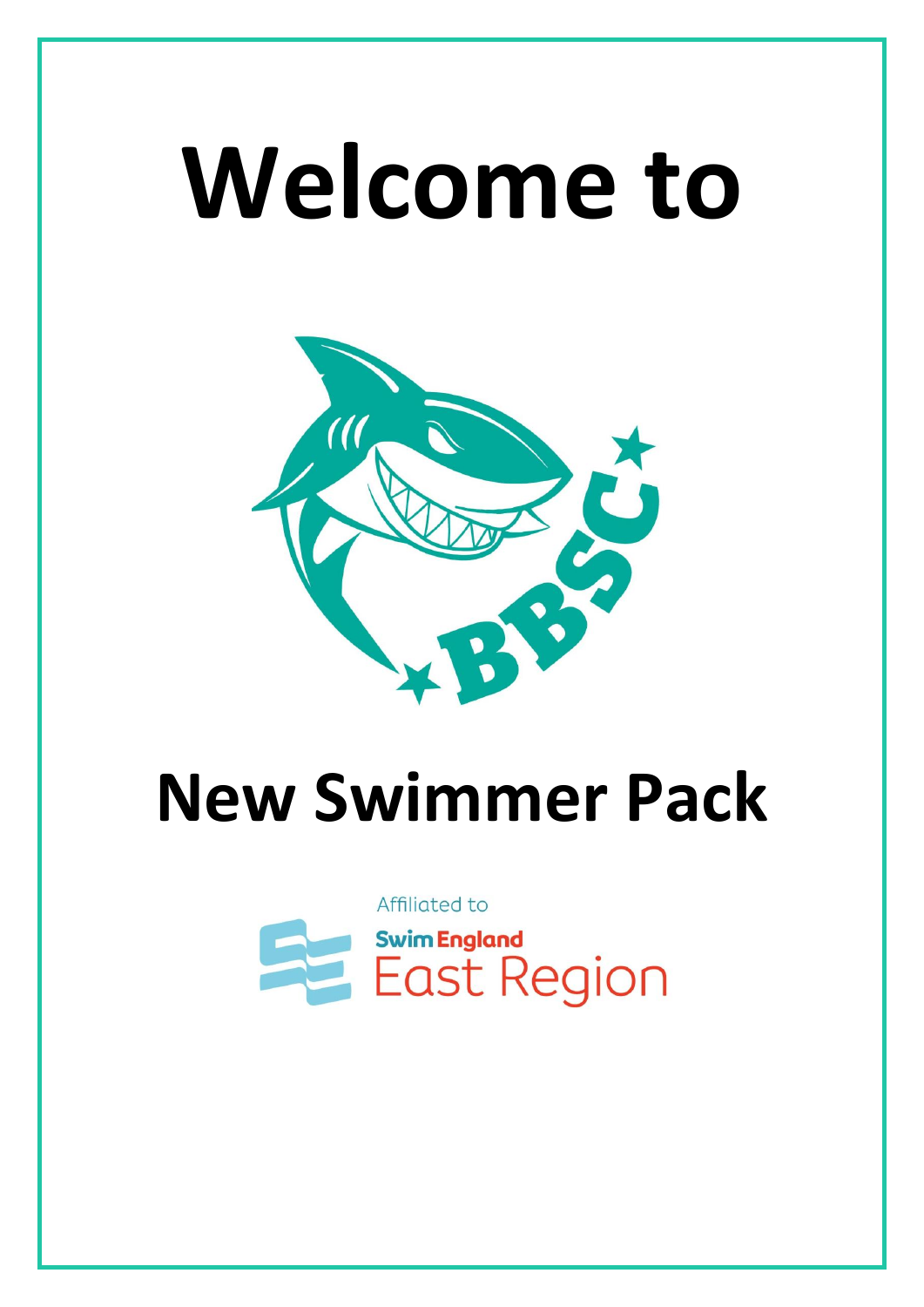

### SWIMMER MEMBERSHIP APPLICATION

| <b>SURNAME</b>                                                                                               |  |  |  |  |
|--------------------------------------------------------------------------------------------------------------|--|--|--|--|
| <b>FORENAME (S)</b>                                                                                          |  |  |  |  |
| <b>DATE OF BIRTH</b>                                                                                         |  |  |  |  |
| <b>ADDRESS</b>                                                                                               |  |  |  |  |
|                                                                                                              |  |  |  |  |
|                                                                                                              |  |  |  |  |
| <b>POST CODE</b>                                                                                             |  |  |  |  |
| <b>HOME TEL NO</b>                                                                                           |  |  |  |  |
| TEL NO (MOBILE) **                                                                                           |  |  |  |  |
| <b>E-MAIL ADDRESS **</b>                                                                                     |  |  |  |  |
| <b>GENDER: MALE/FEMALE *</b>                                                                                 |  |  |  |  |
| <b>EMERGENCY CONTACT (1)</b>                                                                                 |  |  |  |  |
|                                                                                                              |  |  |  |  |
| <b>EMERGENCY CONTACT (2)</b>                                                                                 |  |  |  |  |
|                                                                                                              |  |  |  |  |
| ARE YOU CURRENTLY A MEMBER OF ANY OTHER SWIMMING CLUB: YES/NO *                                              |  |  |  |  |
|                                                                                                              |  |  |  |  |
|                                                                                                              |  |  |  |  |
| *please delete as appropriate<br>** if swimmer is aged under 18, please provide parent/guardian details here |  |  |  |  |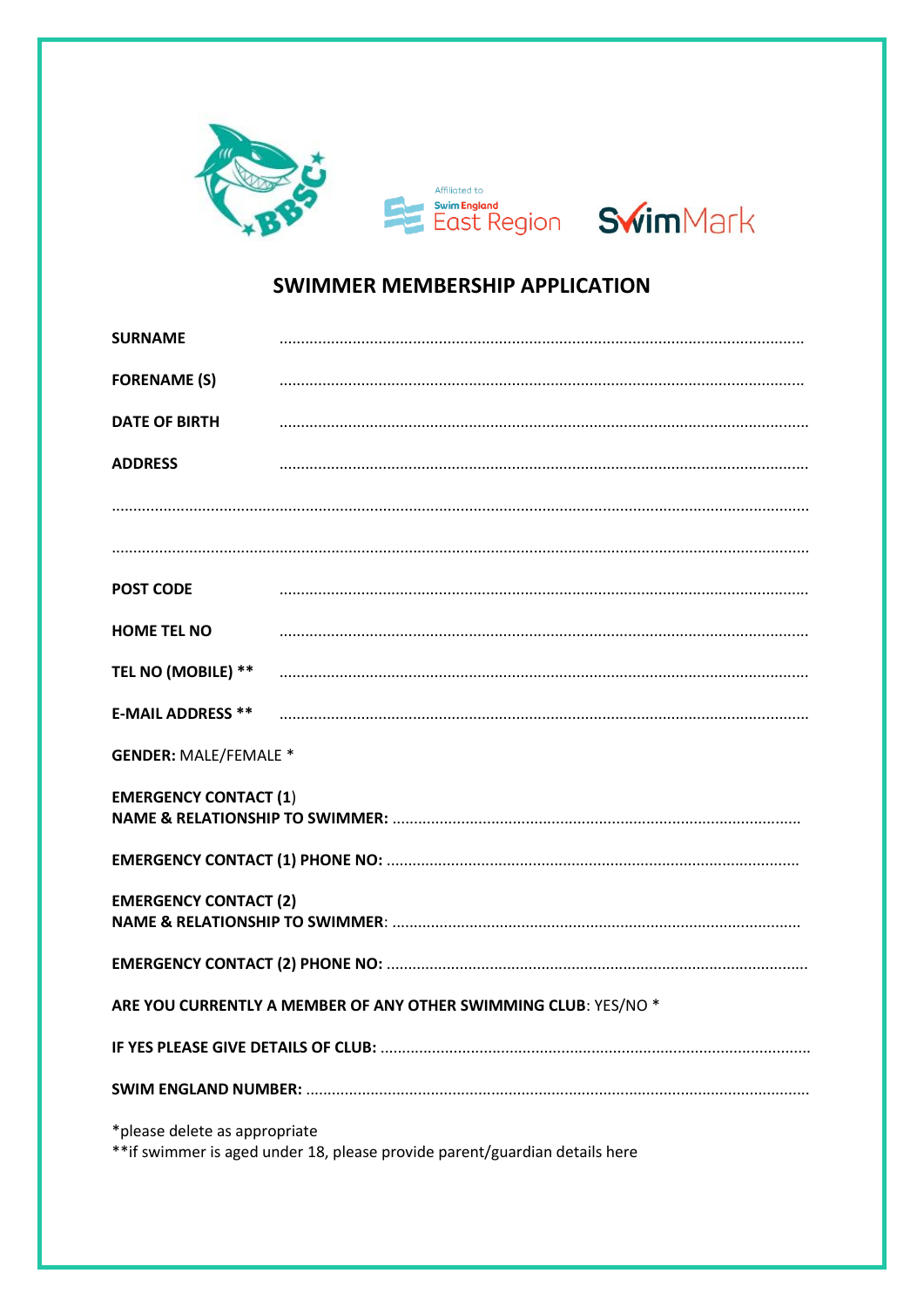The Equality Act 2010 defines a disabled person as anyone with a physical or mental impairment that has a 'substantial' and 'long-term' negative effect on his or her ability to carry out normal daily activities - Do you consider this child to have an impairment? Yes/ No

If yes, what is the nature of their disability?

- o Visual impairment
- o Learning disability
- o Hearing impairment
- o Physical disability Multiple disability Other (please specify)

#### **Medical information**

Please detail below any important medical information that our organisation needs to know. Such as allergies, medical conditions e.g. asthma, epilepsy, orthopaedic problems, any current medication, special dietary requirements and/or any injuries.

..................................................................................................................................................................

Name of child's doctor and surgery: .......................................................................................................

Doctor's phone number: .........................................................................................................................

#### **I confirm I have –**

- 1) Returned a signed copy of the Swimmers Codes Of Conduct
- 2) Returned a signed copy of the Photography Consent Form
- 3) Read and understood the BBSC Starter Pack which includes the Anti Bullying Policy, Social Media Guidance of Braintree and Bocking Swimming Club
- 4) I understand and accept that such rules and the Clubs Constitution (as amended from time to time) shall govern my membership of the club. I further acknowledge and accept the responsibilities of membership as set out in these rules and Constitution.

Please note this information is stored on a Database in line with Swim England GDPR guidance.

Signed (Parent/Guardian if under 18 years of age): ................................................................................

Date: .................................................................................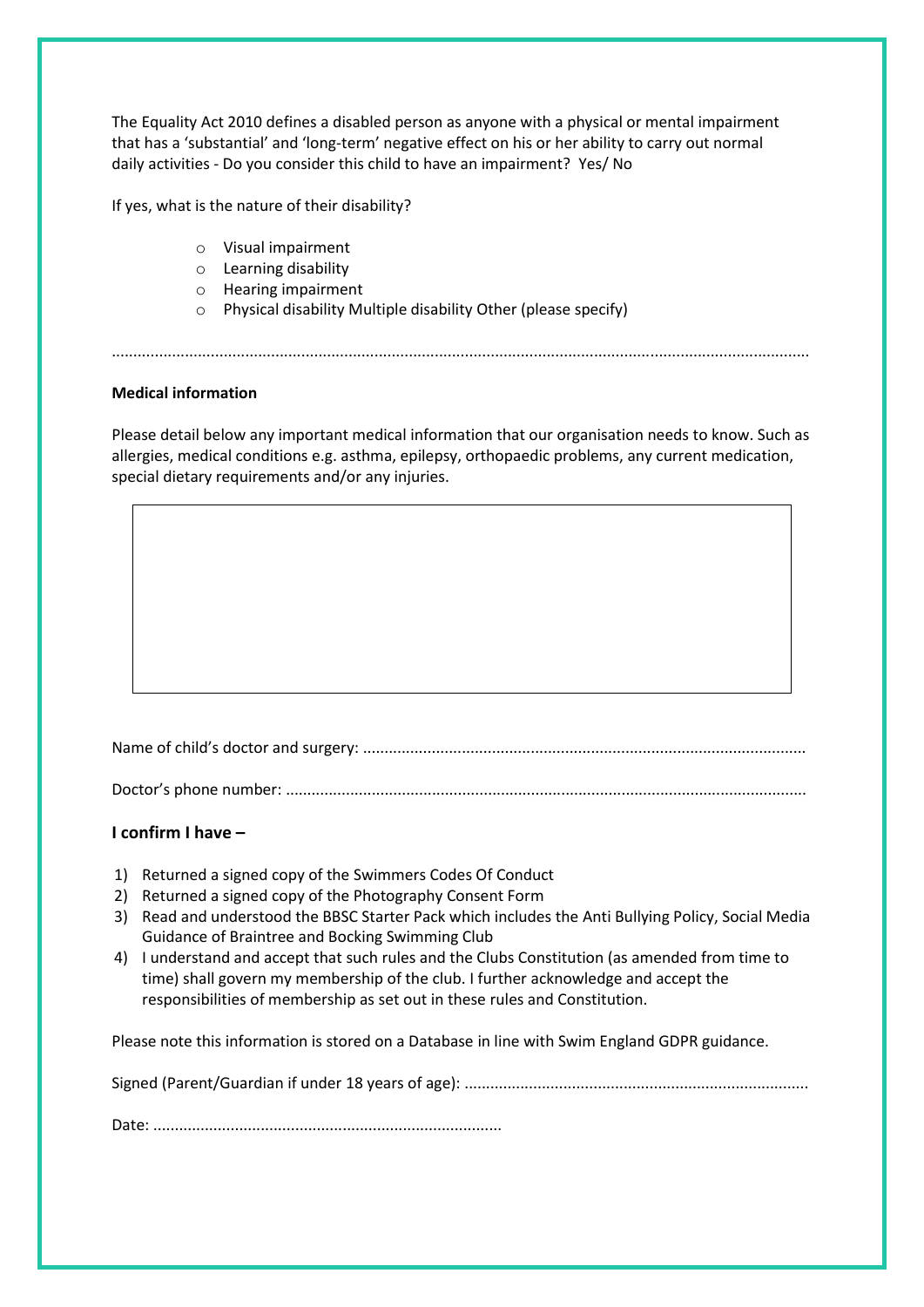| 5885043250<br>ASA/British Swimming Category 1 and 3 Registration Form<br>Please complete this form in black ink and use block capitals<br>(* Mandatory)                                                                                                                                                                                                                                                   |                           |
|-----------------------------------------------------------------------------------------------------------------------------------------------------------------------------------------------------------------------------------------------------------------------------------------------------------------------------------------------------------------------------------------------------------|---------------------------|
| Membership Category*                                                                                                                                                                                                                                                                                                                                                                                      |                           |
| Category 3<br>Category 1<br>Member ID (If Known)                                                                                                                                                                                                                                                                                                                                                          | D.O.B.*                   |
|                                                                                                                                                                                                                                                                                                                                                                                                           |                           |
| Title*<br>Forename*                                                                                                                                                                                                                                                                                                                                                                                       | Middle Initials           |
|                                                                                                                                                                                                                                                                                                                                                                                                           |                           |
| Known as<br>Surname*                                                                                                                                                                                                                                                                                                                                                                                      |                           |
|                                                                                                                                                                                                                                                                                                                                                                                                           |                           |
| Address *                                                                                                                                                                                                                                                                                                                                                                                                 |                           |
|                                                                                                                                                                                                                                                                                                                                                                                                           |                           |
|                                                                                                                                                                                                                                                                                                                                                                                                           |                           |
|                                                                                                                                                                                                                                                                                                                                                                                                           |                           |
| Post Town*                                                                                                                                                                                                                                                                                                                                                                                                |                           |
|                                                                                                                                                                                                                                                                                                                                                                                                           |                           |
| $T@1*$<br>Post Code*                                                                                                                                                                                                                                                                                                                                                                                      |                           |
|                                                                                                                                                                                                                                                                                                                                                                                                           |                           |
| ernail                                                                                                                                                                                                                                                                                                                                                                                                    |                           |
| Gender*<br><b>Ethnicity Code</b>                                                                                                                                                                                                                                                                                                                                                                          |                           |
| Male<br>Female                                                                                                                                                                                                                                                                                                                                                                                            | (See over for guidelines) |
|                                                                                                                                                                                                                                                                                                                                                                                                           |                           |
| Club Code<br>Date of Joining                                                                                                                                                                                                                                                                                                                                                                              | Club Officer Signature *  |
|                                                                                                                                                                                                                                                                                                                                                                                                           |                           |
|                                                                                                                                                                                                                                                                                                                                                                                                           |                           |
|                                                                                                                                                                                                                                                                                                                                                                                                           |                           |
|                                                                                                                                                                                                                                                                                                                                                                                                           |                           |
| Note: The list of clubs of which you are a member of must be completed in chronological order i.e. in order of longest CONTINUOUS membership                                                                                                                                                                                                                                                              |                           |
| Consent<br>I confirm that I am a member of the club(s) listed above.I agree to abide by the rules of the ASA and British Swimming. I understand that by submitting<br>this form, I am consenting to receiving information about ASA / British Swimming initiatives from the ASA / British Swimming and their commercial<br>partners by post, email, SMS/MMS, online or phone unless I tell you otherwise. |                           |
| Offers and opportunities - Please tick any of the relevant boxes below                                                                                                                                                                                                                                                                                                                                    |                           |
| No thank you, I don't want British Swimming/the ASA to send me details of products and services                                                                                                                                                                                                                                                                                                           |                           |
| No thank you, I don't want British Swimming/the ASA to send me details of events<br>No thank you, I don't want British Swimming/the ASA to send me details from British Swimming/the ASA's commercial partners                                                                                                                                                                                            |                           |
| Hide my details (This may affect your ability to enter events - please see overleaf)                                                                                                                                                                                                                                                                                                                      |                           |
| If you do not want details of your achievements to be visible on the British Swimming Website please tick here                                                                                                                                                                                                                                                                                            |                           |
| Signature of club member <sup>®</sup><br>I understand that by signing this form I am confirming that I have received, read and understand the<br>ASA/British Swimming Data Protection Notice in relation to the collection and use of my information.                                                                                                                                                     | Date                      |
| The section below must be signed by the parent/guardian of any member under the age of 18 years. As the parent or person in loco-parentis of the<br>swimmer named above. I also agree to release his/her personal and other details for the purposes overleaf.                                                                                                                                            |                           |
| Signed                                                                                                                                                                                                                                                                                                                                                                                                    | Date                      |
|                                                                                                                                                                                                                                                                                                                                                                                                           |                           |
|                                                                                                                                                                                                                                                                                                                                                                                                           |                           |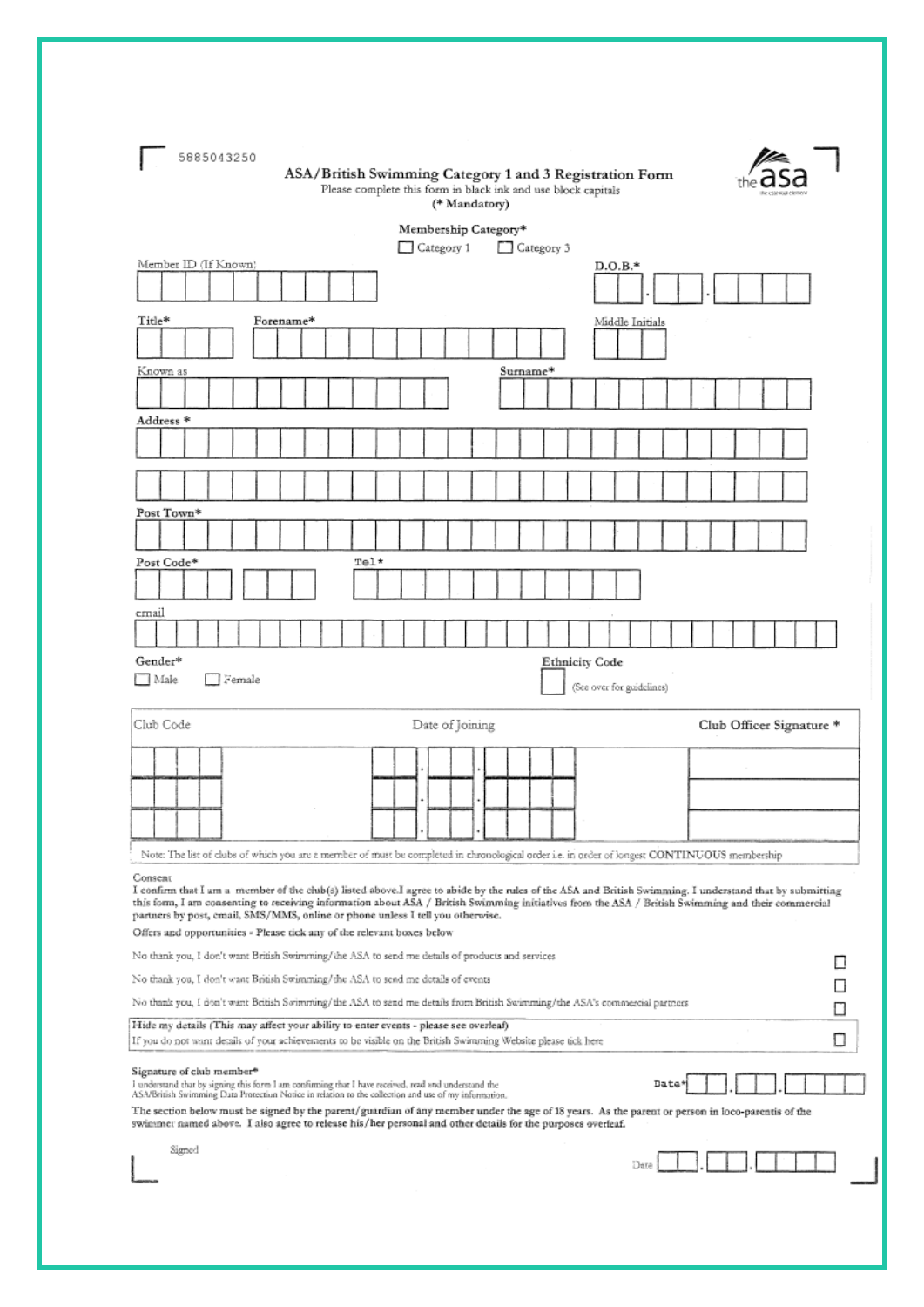

# **BBSC Swimmers Code of Conduct**

#### **General behaviour**

1. I will treat all members of, and persons associated with, Swim England and BBSC with due dignity and respect.

2. I will treat everyone equally and never discriminate against another person associated with Swim England and BBSC on any grounds including that of age, sexual orientation, gender, faith, ethnic origin or nationality.

3. I understand that the use of inappropriate or abusive language, bullying, harassment, or physical violence will not be tolerated and could result in action being taken through the disciplinary or child welfare policies.

4. I will display a high standard of behaviour at all times.

5. I will always report any poor behaviour by others to an appropriate officer or member of staff.

6. I will recognise and celebrate the good performance and success of fellow club and team members.

7. I will respect the privacy of others, especially in the use of changing facilities.

#### **Training**

1. I will treat my coach and fellow members with respect.

2. I will make my coach aware if I have difficulties in attending training sessions as per the rules laid down for my squad.

3. I will arrive in good time on poolside before the training session starts to complete poolside warm up as directed by my coach and laid down by my squad requirements.

4. I understand that if I arrive late, I must report to my coach before entering the pool.

5. I will ensure that I have all of my equipment with me, e.g. water bottle, paddles, kick boards, hats, goggles, etc.

6. If I need to leave the pool for any reason during training, I will inform my coach before doing so.

7. I will listen to what my coach is telling me at all times and obey any instructions given.

8. I will always swim to the wall as I would do in a race, and I will practice turns as instructed.

9. I will not stop and stand in the lane, or obstruct others from completing their training.

10. I will not pull on the ropes as this may injure other members.

11. I will not skip lengths or sets – to do so means I would only be cheating myself.

12. I will think about what I am doing during training, and if I have any problems, I will discuss them with my coach at an appropriate time.

13. If I have any problems with the behaviour of fellow members, I will report them at the time to an appropriate adult.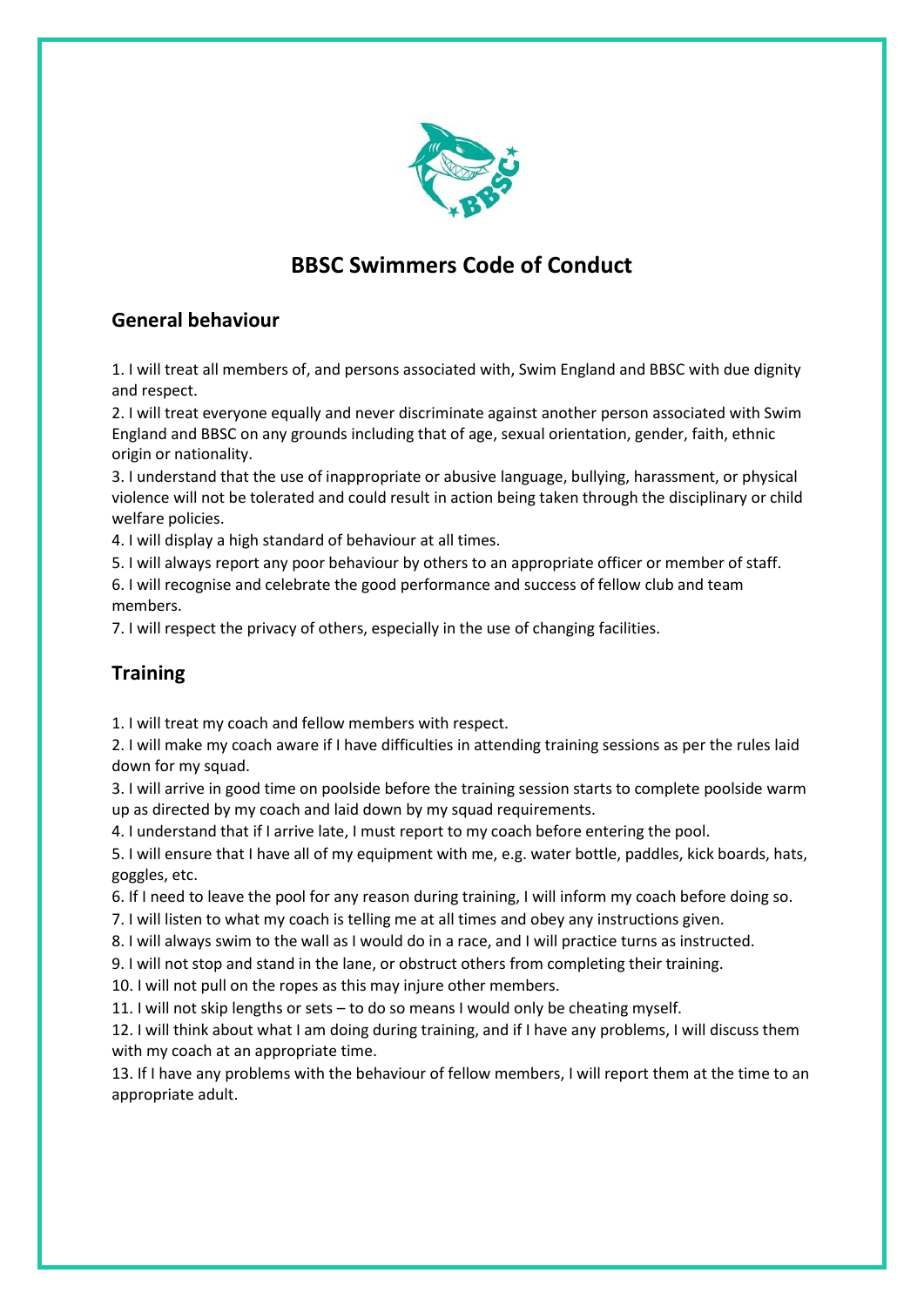#### **Competitions**

1. At competitions, whether they are open meets, national events or club galas, I will always behave in a manner that shows respect to my coach, team manager, the officers, my team mates and the members of all competing organisations.

2. I understand that I will be required to attend events and galas that the Coaching Team has entered/selected me for, unless agreed otherwise by prior arrangement with the relevant coach.

3. I understand that I must wear appropriate swimwear, tracksuits, T-shirts/shorts and hats as per the rules laid down by the BBSC and appropriate for the event.

4. I will report to my coach and/or team manager on arrival on poolside.

5. I will warm up before the event as directed by the coach in charge on that day and ensure I fully prepare myself for the race.

6. I will be part of the team. This means I will stay with the team on poolside until released by the coach/team manager.

7. If I have to leave poolside for any reason, I will inform, and in some cases, get the consent of the team manager/coach before doing so.

8. After my race, I will report to my coach for feedback.

9. I will support my team mates. Everyone likes to be supported and they will be supporting me in return.

10. I will swim down after the race if possible, as advised by my coach.

11. My behaviour in the swim down facility must be appropriate and respectful to other users at all times.

12. I will never leave an event until either the gala/open is complete or I have the explicit agreement of the coach or team manager.

 $Signed:$ 

**Date: \_\_\_\_\_\_\_\_\_\_\_\_\_\_\_\_\_\_\_\_\_\_\_\_\_\_\_\_\_\_\_\_\_**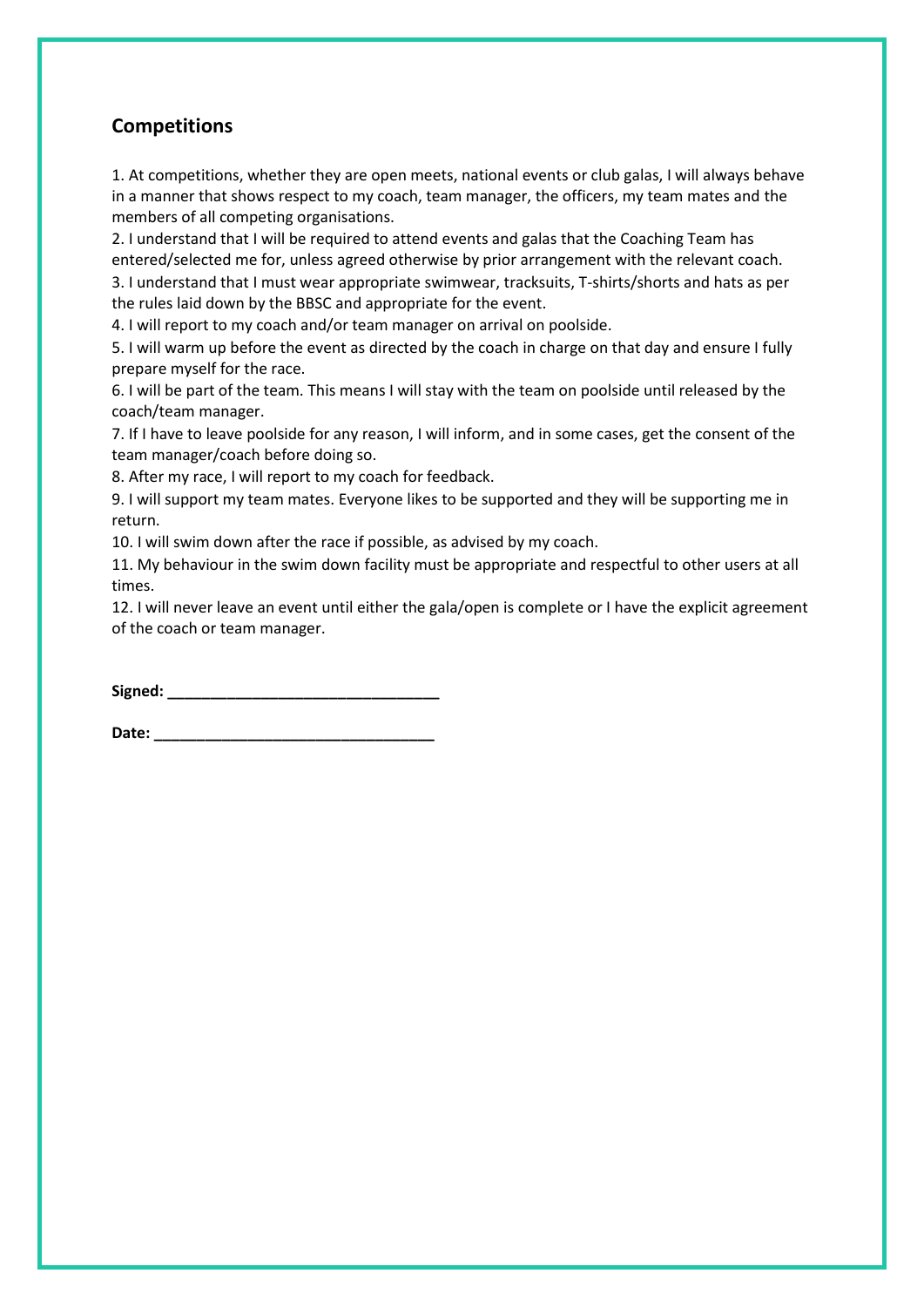

# **Child Photography Parental Consent Form**

Note: this form must be read and completed after reading the Swim England/BBSC Photography Guidance.

The organisation may wish to take photographs of individual and/or groups of members under the age of 18 that may include your child during their membership of the BBSC. All photographs will be taken and published in line with Swim England Photography Guidance. BBSC requires parental consent to take and use all photographs.

Parents have a right to refuse agreement to their child being photographed.

As the parent or carer of please complete the form below in respect of your child or children. Please note you can withdraw your consent in writing to the welfare officer at any time should you wish to.

- Take photographs to use on the organisation's secure website: Consent given/Consent refused\*
- Take photographs to use on the club's social networking sites: Consent given/Consent refused\*
- Take photographs to include with newspaper articles: Consent given/Consent refused\*
- Take photographs to use on the organisation's notice boards: Consent given/Consent refused\*
- Filming for training purposes only: Consent given/Consent refused\*
- Employ a professional photographer (approved by the organisation) who will take photographs in competitions/galas/meets/events: Consent given/Consent refused\*

\*Delete as appropriate

| Date: |
|-------|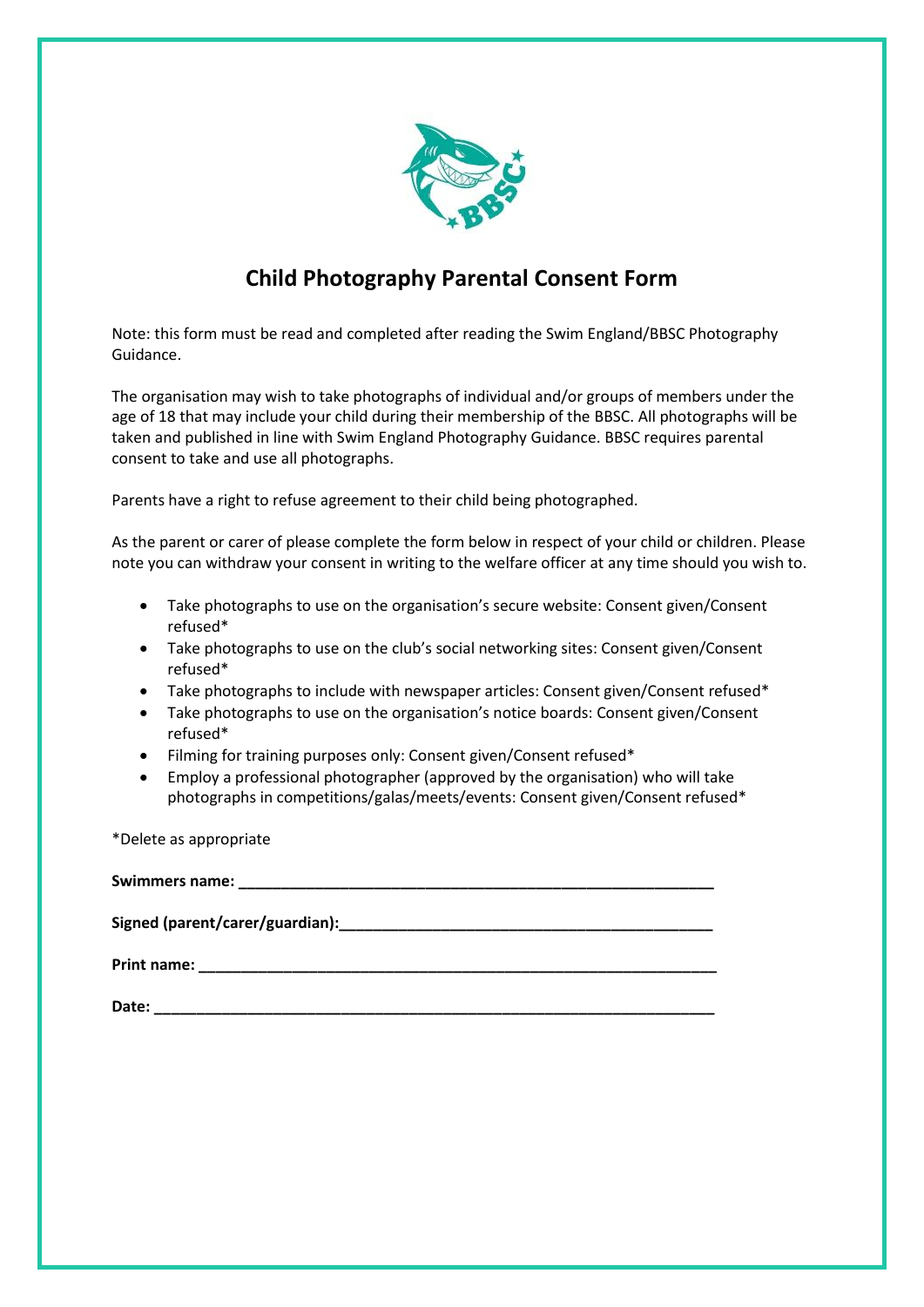

# PARENT/GUARDIAN MEMBERSHIP APPLICATION

| <b>SURNAME</b>                                                        |                                                                                                                                                                                                                                |  |  |
|-----------------------------------------------------------------------|--------------------------------------------------------------------------------------------------------------------------------------------------------------------------------------------------------------------------------|--|--|
| <b>FORENAME (S</b>                                                    |                                                                                                                                                                                                                                |  |  |
|                                                                       |                                                                                                                                                                                                                                |  |  |
| <b>ADDRESS</b>                                                        |                                                                                                                                                                                                                                |  |  |
|                                                                       |                                                                                                                                                                                                                                |  |  |
|                                                                       |                                                                                                                                                                                                                                |  |  |
| <b>POST CODE</b>                                                      |                                                                                                                                                                                                                                |  |  |
|                                                                       | TEL NO (HOME) And the contract of the contract of the contract of the contract of the contract of the contract of the contract of the contract of the contract of the contract of the contract of the contract of the contract |  |  |
|                                                                       |                                                                                                                                                                                                                                |  |  |
| <b>E-MAIL</b>                                                         |                                                                                                                                                                                                                                |  |  |
| <b>GENDER: MALE/FEMALE *</b>                                          |                                                                                                                                                                                                                                |  |  |
| <b>PARENT/ GUARDIAN OF</b>                                            |                                                                                                                                                                                                                                |  |  |
|                                                                       |                                                                                                                                                                                                                                |  |  |
| ARE YOU CURRENTLY A MEMBER OF ANY OTHER SWIMMING CLUB: YES/NO *       |                                                                                                                                                                                                                                |  |  |
|                                                                       |                                                                                                                                                                                                                                |  |  |
| IF YES PLEASE GIVE NAME OF CLUB AND SWIM ENGLAND NUMBER IF APPLICABLE |                                                                                                                                                                                                                                |  |  |
|                                                                       |                                                                                                                                                                                                                                |  |  |
|                                                                       |                                                                                                                                                                                                                                |  |  |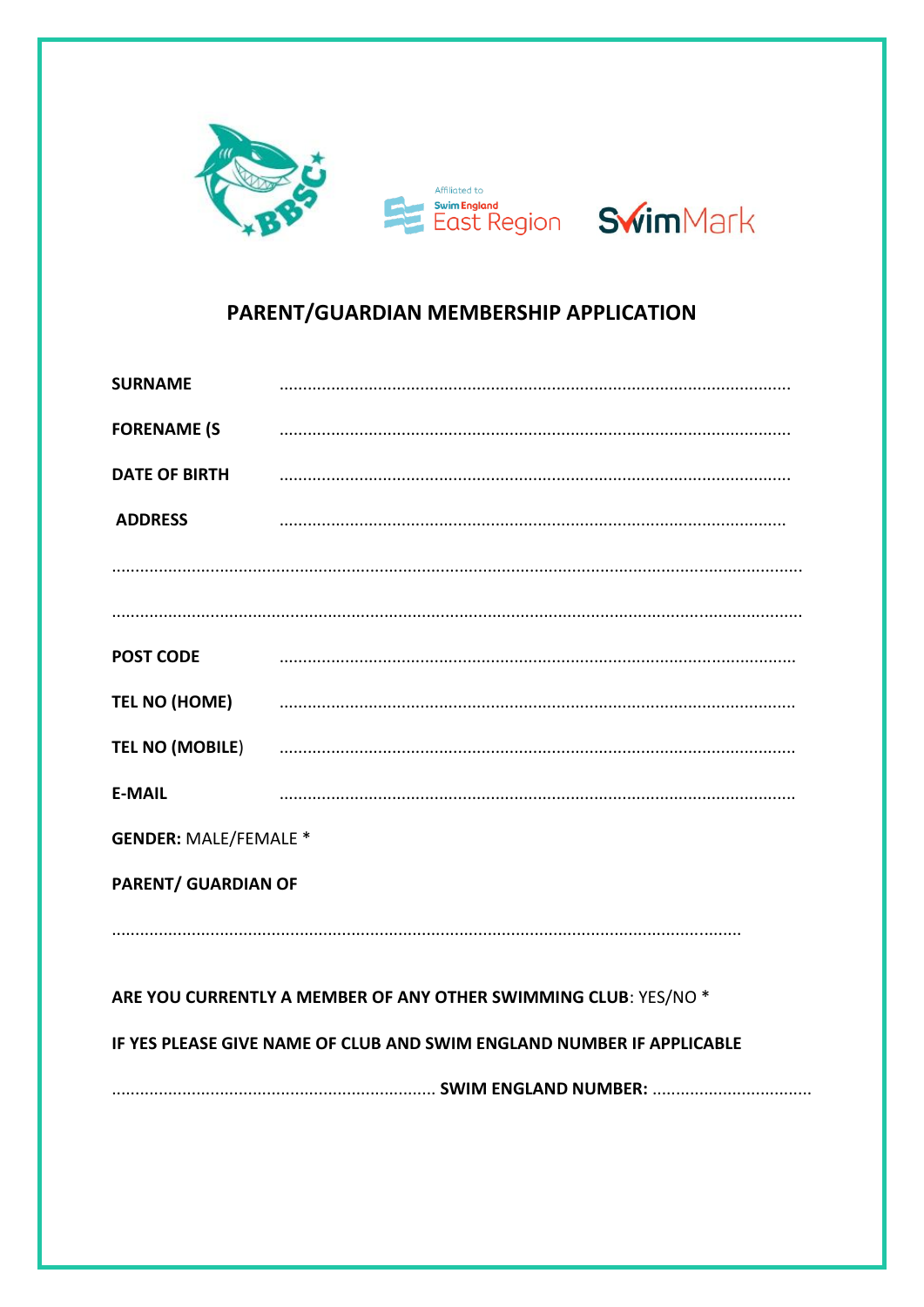#### **I confirm I have –**

- 1) Returned a signed copy of the Parents Codes Of Conduct
- 2) Read and understood the BBSC Starter Pack which includes the Anti Bullying Policy, Social Media Guidance of Braintree and Bocking Swimming Club
- 3) I understand and accept that such rules and the Clubs Constitution (as amended from time to time) shall govern my membership of the club. I further acknowledge and accept the responsibilities of membership set out in these rules and the Constitution.

Please note this information is stored on a Database in line with Swim England GDPR guidance.

**Signed: .............................................................................................. Date: ..................................................................................................**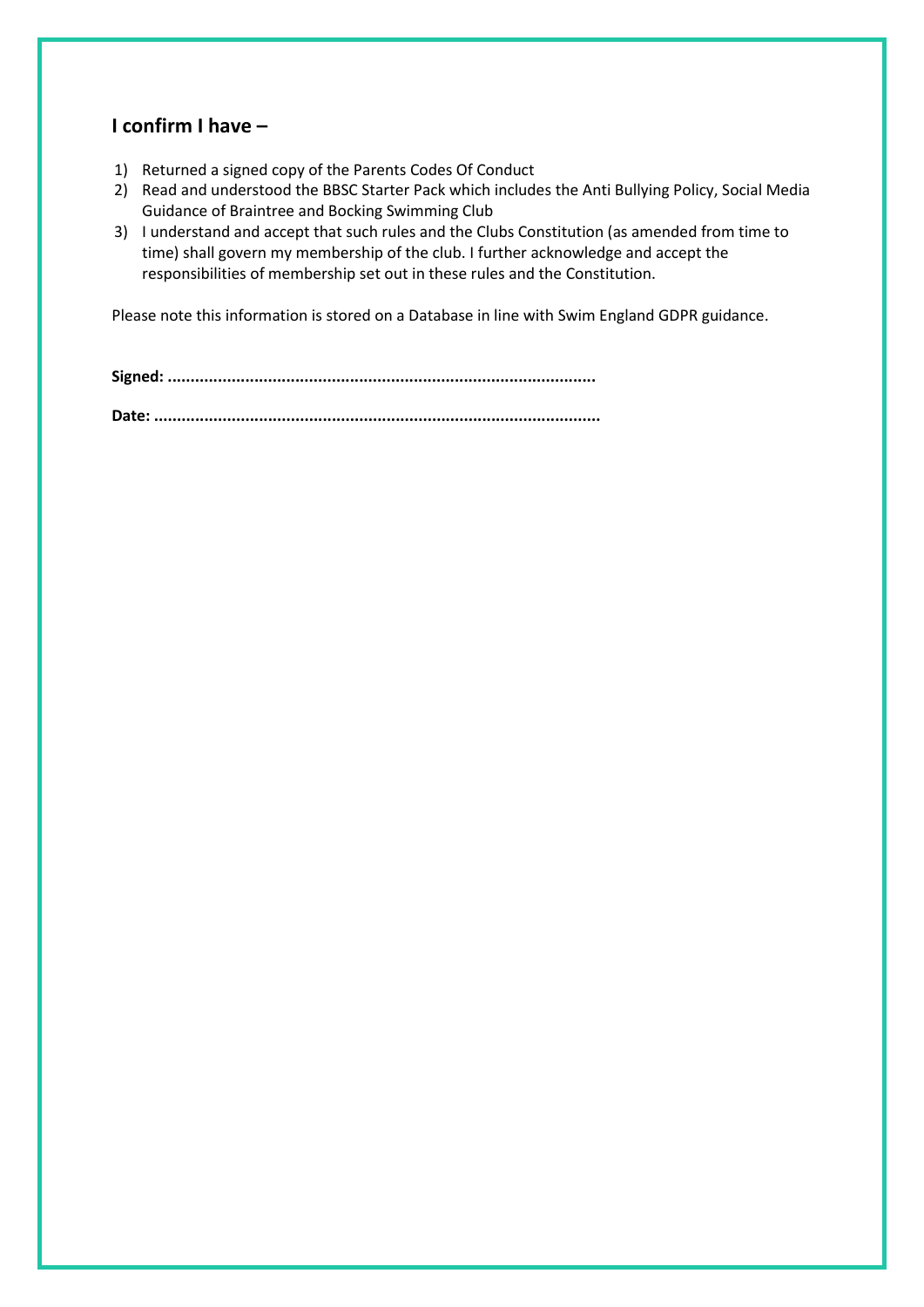| 5885043250<br>ASA/British Swimming Category 1 and 3 Registration Form<br>Please complete this form in black ink and use block capitals<br>(* Mandatory)                                                                                                                                                                                                                                                                                                                                                                         |  |  |  |
|---------------------------------------------------------------------------------------------------------------------------------------------------------------------------------------------------------------------------------------------------------------------------------------------------------------------------------------------------------------------------------------------------------------------------------------------------------------------------------------------------------------------------------|--|--|--|
| Membership Category*                                                                                                                                                                                                                                                                                                                                                                                                                                                                                                            |  |  |  |
| Category 1<br>Category 3                                                                                                                                                                                                                                                                                                                                                                                                                                                                                                        |  |  |  |
| Member ID (If Known)<br>$D.O.B.*$                                                                                                                                                                                                                                                                                                                                                                                                                                                                                               |  |  |  |
|                                                                                                                                                                                                                                                                                                                                                                                                                                                                                                                                 |  |  |  |
| Title*<br>Forename*<br>Middle Initials                                                                                                                                                                                                                                                                                                                                                                                                                                                                                          |  |  |  |
|                                                                                                                                                                                                                                                                                                                                                                                                                                                                                                                                 |  |  |  |
| Surname*<br>Known as                                                                                                                                                                                                                                                                                                                                                                                                                                                                                                            |  |  |  |
|                                                                                                                                                                                                                                                                                                                                                                                                                                                                                                                                 |  |  |  |
| Address *                                                                                                                                                                                                                                                                                                                                                                                                                                                                                                                       |  |  |  |
|                                                                                                                                                                                                                                                                                                                                                                                                                                                                                                                                 |  |  |  |
|                                                                                                                                                                                                                                                                                                                                                                                                                                                                                                                                 |  |  |  |
| Post Town*                                                                                                                                                                                                                                                                                                                                                                                                                                                                                                                      |  |  |  |
|                                                                                                                                                                                                                                                                                                                                                                                                                                                                                                                                 |  |  |  |
| Tel*<br>Post Code*                                                                                                                                                                                                                                                                                                                                                                                                                                                                                                              |  |  |  |
|                                                                                                                                                                                                                                                                                                                                                                                                                                                                                                                                 |  |  |  |
| ernail                                                                                                                                                                                                                                                                                                                                                                                                                                                                                                                          |  |  |  |
|                                                                                                                                                                                                                                                                                                                                                                                                                                                                                                                                 |  |  |  |
| Gender*<br><b>Ethnicity Code</b>                                                                                                                                                                                                                                                                                                                                                                                                                                                                                                |  |  |  |
| Female<br>  Male<br>(See over for guidelines)                                                                                                                                                                                                                                                                                                                                                                                                                                                                                   |  |  |  |
| Club Code<br>Date of Joining<br>Club Officer Signature *                                                                                                                                                                                                                                                                                                                                                                                                                                                                        |  |  |  |
|                                                                                                                                                                                                                                                                                                                                                                                                                                                                                                                                 |  |  |  |
|                                                                                                                                                                                                                                                                                                                                                                                                                                                                                                                                 |  |  |  |
|                                                                                                                                                                                                                                                                                                                                                                                                                                                                                                                                 |  |  |  |
|                                                                                                                                                                                                                                                                                                                                                                                                                                                                                                                                 |  |  |  |
| Note: The list of clubs of which you are a member of must be completed in chronological order i.e. in order of longest CONTINUOUS membership                                                                                                                                                                                                                                                                                                                                                                                    |  |  |  |
| Consent<br>I confirm that I am a member of the club(s) listed above.I agree to abide by the rules of the ASA and British Swimming. I understand that by submitting<br>this form, I am consenting to receiving information about ASA / British Swimming initiatives from the ASA / British Swimming and their commercial<br>partners by post, cmail, SMS/MMS, online or phone unless I tell you otherwise.<br>Offers and opportunities - Please tick any of the relevant boxes below                                             |  |  |  |
| No thank you, I don't want British Swimming/the ASA to send me details of products and services                                                                                                                                                                                                                                                                                                                                                                                                                                 |  |  |  |
| No thank you, I don't want British Swimming/the ASA to send me details of events                                                                                                                                                                                                                                                                                                                                                                                                                                                |  |  |  |
| No thank you, I don't want British Swimming/the ASA to send me details from British Swimming/the ASA's commercial partners                                                                                                                                                                                                                                                                                                                                                                                                      |  |  |  |
| Hide my details (This may affect your ability to enter events - please see overleaf)<br>If you do not want details of your achievements to be visible on the British Swimming Website please tick here                                                                                                                                                                                                                                                                                                                          |  |  |  |
| Signature of club member <sup>®</sup><br>Date<br>I understand that by signing this form I am confirming that I have received, read and understand the<br>ASA/British Swimming Data Protection Notice in relation to the collection and use of my information.<br>The section below must be signed by the parent/guardian of any member under the age of 18 years. As the parent or person in loco-parentis of the<br>swimmer named above. I also agree to release his/her personal and other details for the purposes overleaf. |  |  |  |
| Signed<br>Date                                                                                                                                                                                                                                                                                                                                                                                                                                                                                                                  |  |  |  |
|                                                                                                                                                                                                                                                                                                                                                                                                                                                                                                                                 |  |  |  |

J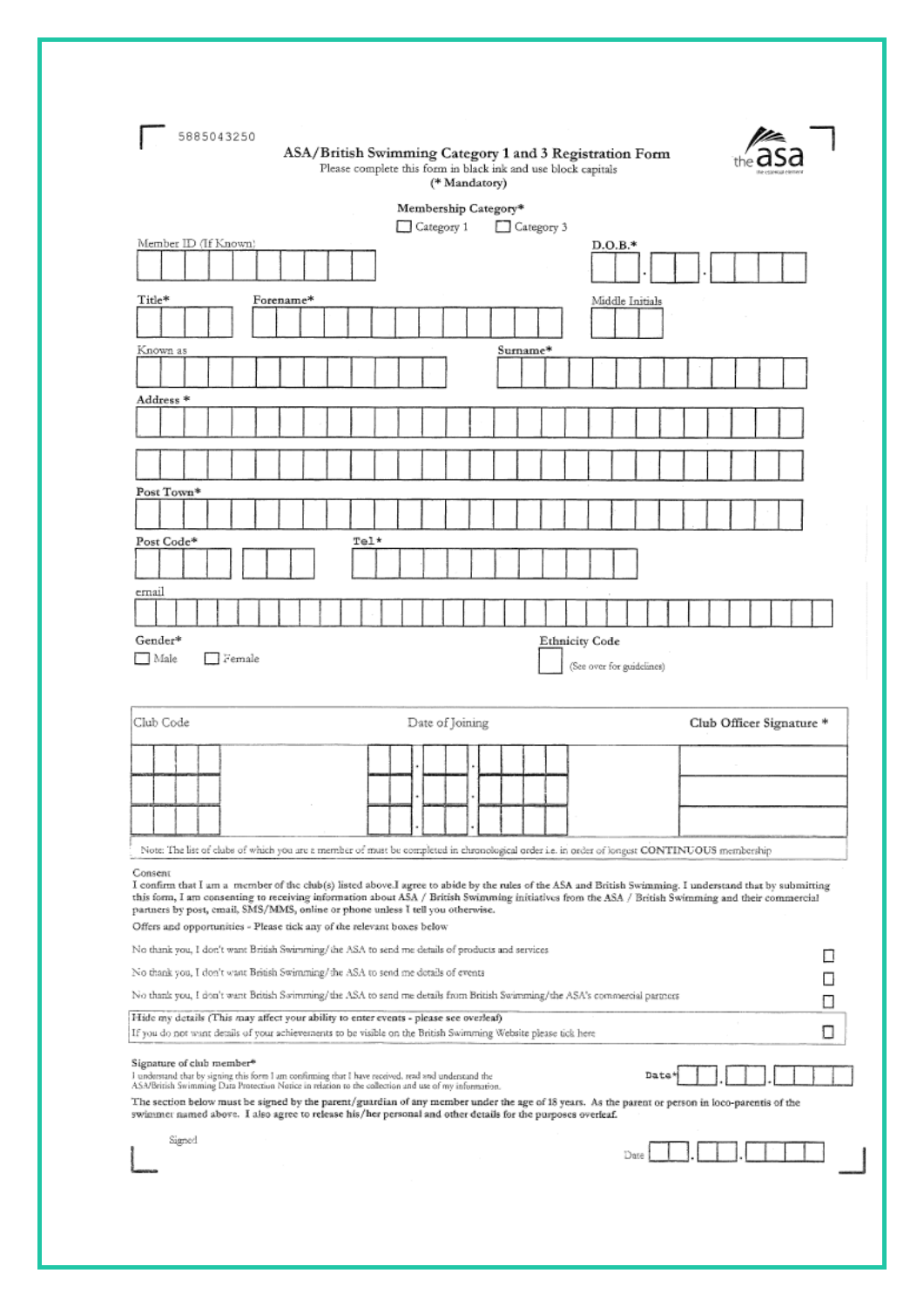

# **Parent's Code of Conduct**

1. I will complete and return the Medical Information Form as requested by BBSC and provide details of any health conditions/concerns relevant to my child on the consent form. I will report any changes in the state of my child's health to the coach prior to training sessions or events. I will ensure that BBSC has up-to-date contact details for me and for any alternative person(s) as required. 2. I will deliver and collect my child punctually to and from training sessions/events. I will inform a member of the Coaching Team if there is an unavoidable problem. If BBSC changes my child's lane and/or changing times, I will remember that the change is to provide appropriate levels of training and to enable my child to progress, and I should therefore support and encourage this at all times. 3. I will ensure my child is properly and adequately attired for the training session/events including all mandatory equipment, e.g. hats, goggles, etc.

4. I will inform the coach before a session if my child is to be collected early from a training session/event and if so, by whom.

5. I will encourage my child to obey the rules and teach them that they can only do their best.

6. I will behave responsibly as a spectator during training/events and treat members, coaches, committee members and other parents of members of both my child's organisation and any other organisation with due respect, in accordance with the Swim England commitment to equality and diversity.

7. I will not use inappropriate language within the organisation environment.

8. I will show appreciation and support to my child and all the team members.

9. I will ensure my child's needs are met in terms of nutrition and I will listen to advice given from the coach/nutritionist.

10. I will support the coach and committee appropriately and raise any concerns I may have in an appropriate manner to the welfare officer.

11. I will not enter poolside unless requested to do so or in an emergency.

12. If I wish to have a discussion with the coach, I will check with the welfare officer or member of the committee as to how this can be arranged.

13. Most of all, I will help my child to enjoy the sport and to achieve to the best of their ability.

#### **The organisation (BBSC) will:**

1. Inform you at once if your child becomes ill and will ensure their wellbeing until you are able to collect him/her.

2. Ensure good child safeguarding guidelines are followed at all times to keep your child safe.

3. Ensure all activities are properly supervised/taught/coached and that consent is obtained for any activity outside of that previously agreed.